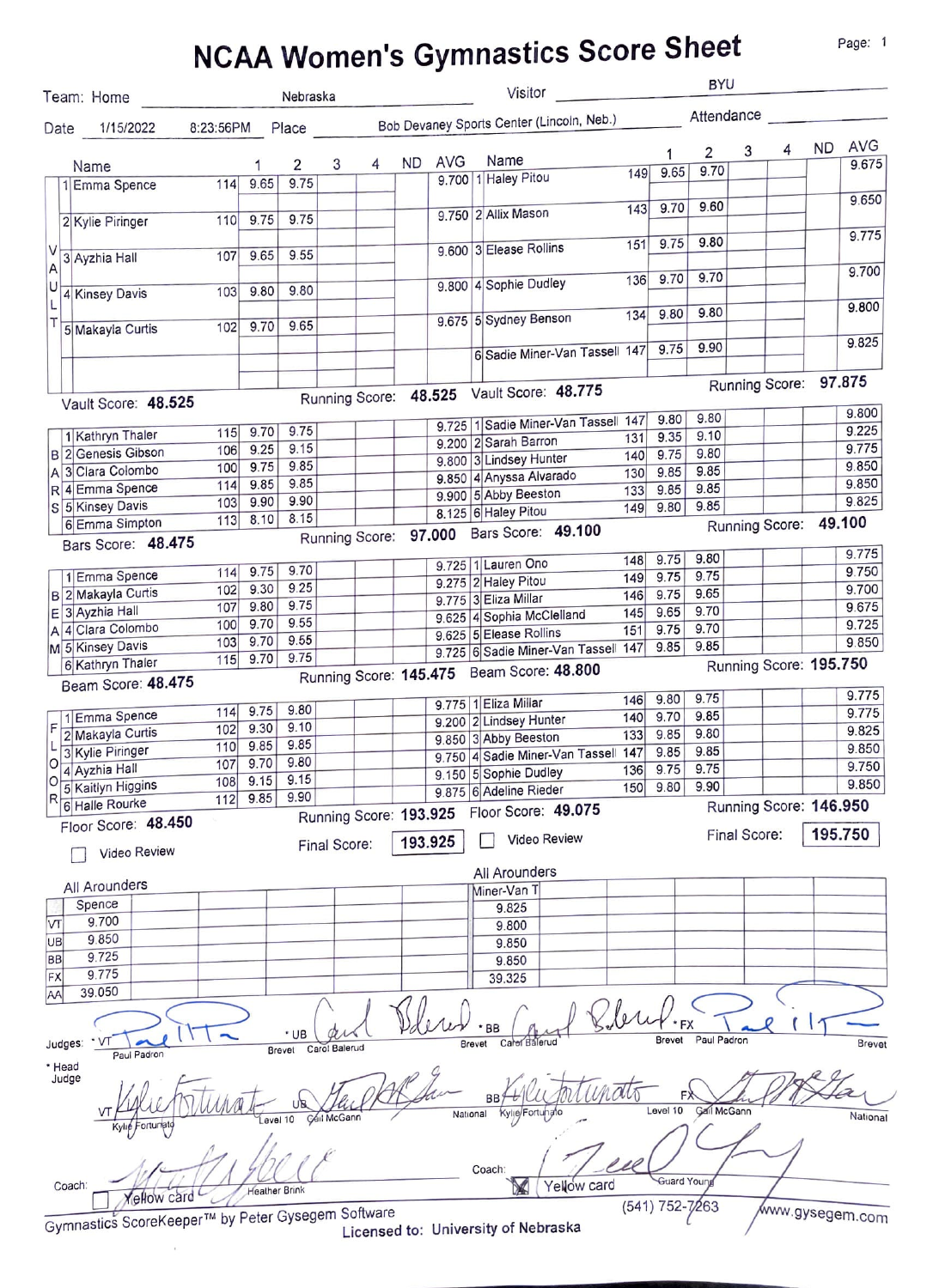#### Team Results Detail

Meet: Nebraska, BYU Page: 1 Date: 1/15/2022 8:29pm

| BYU      |                         |         |        |             |        |        | Place: 1  |
|----------|-------------------------|---------|--------|-------------|--------|--------|-----------|
| Num.     | Name                    |         | Vault  | <b>Bars</b> | Beam   | Floor  | AllAround |
| 130      | Anyssa Alvarado         |         |        | 9.850       |        |        |           |
| 131      | Sarah Barron            |         |        | 9.225       |        |        |           |
| 133      | Abby Beeston            |         |        | 9.850       |        | 9.825  |           |
| 134      | Sydney Benson           |         | 9.800  |             |        | 9.725  |           |
| 136      | Sophie Dudley           |         | 9.700  |             |        | 9.750  |           |
| 138      | Lexi Griffith           |         | 9.600  |             |        |        |           |
| 140      | <b>Lindsey Hunter</b>   |         |        | 9.775       |        | 9.775  |           |
| 143      | Allix Mason             |         | 9.650  | 9.750       | 9.625  |        |           |
| 145      | Sophia McClelland       |         |        |             | 9.675  |        |           |
| 146      | Eliza Millar            |         |        |             | 9.700  | 9.775  |           |
| 147      | Sadie Miner-Van Tassell |         | 9.825  | 9.800       | 9.850  | 9.850  | 39.325    |
| 148      | Lauren Ono              |         |        |             | 9.775  |        |           |
| 149      | <b>Haley Pitou</b>      |         | 9.675  | 9.825       | 9.750  |        |           |
| 150      | Adeline Rieder          |         |        |             |        | 9.850  |           |
| 151      | <b>Elease Rollins</b>   |         | 9.775  |             | 9.725  |        |           |
|          |                         | Totals: | 48.775 | 49.100      | 48.800 | 49.075 | 195.750   |
| Nebraska |                         |         |        |             |        |        | Place: 2  |
|          | Num. Name               |         | Vault  | <b>Bars</b> | Beam   | Floor  | AllAround |
| 100      | Clara Colombo           |         |        | 9.800       | 9.625  |        |           |
| 102      | Makayla Curtis          |         | 9.675  |             | 9.275  | 9.200  |           |
| 103      | <b>Kinsey Davis</b>     |         | 9.800  | 9.900       | 9.625  |        |           |
| 106      | Genesis Gibson          |         |        | 9.200       |        |        |           |
| 107      | Ayzhia Hall             |         | 9.600  |             | 9.775  | 9.750  |           |
| 108      | Kaitlyn Higgins         |         |        |             |        | 9.150  |           |
| 109      | Katie Kuenemann         |         |        |             |        | 9.575  |           |
| 110      | Kylie Piringer          |         | 9.750  |             |        | 9.850  |           |
| 112      | Halle Rourke            |         |        |             |        | 9.875  |           |
| 113      | Emma Simpton            |         |        | 8.125       | 9.500  |        |           |
| 114      | Emma Spence             |         | 9.700  | 9.850       | 9.725  | 9.775  | 39.050    |
| 115      | Kathryn Thaler          |         |        | 9.725       | 9.725  |        |           |
|          |                         | Totals: | 48.525 | 48.475      | 48.475 | 48.450 | 193.925   |

Scores in bold contributed to the team score. Scores in light gray were exhibition performances.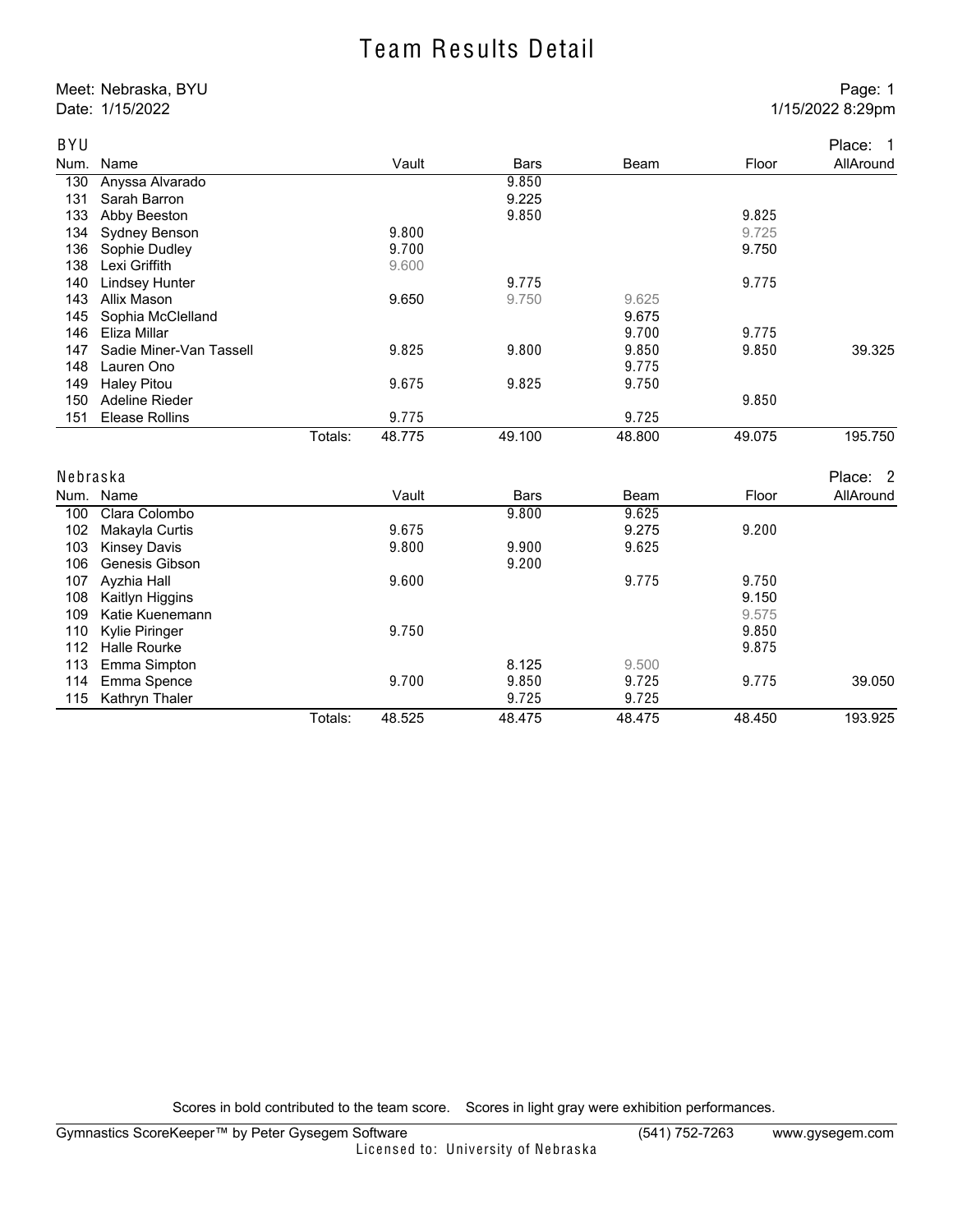# Te am Standing

| Meet: Nebraska, BYU |        |        |        |        | Page: 1          |
|---------------------|--------|--------|--------|--------|------------------|
| Date: 1/15/2022     |        |        |        |        | 1/15/2022 8:29pm |
| # Team Name         | Vault  | Bars   | Beam   | Floor  | Final            |
| BYU                 | 48.775 | 49.100 | 48.800 | 49.075 | 195.750          |
| 2 Nebraska          | 48.525 | 48.475 | 48.475 | 48.450 | 193.925          |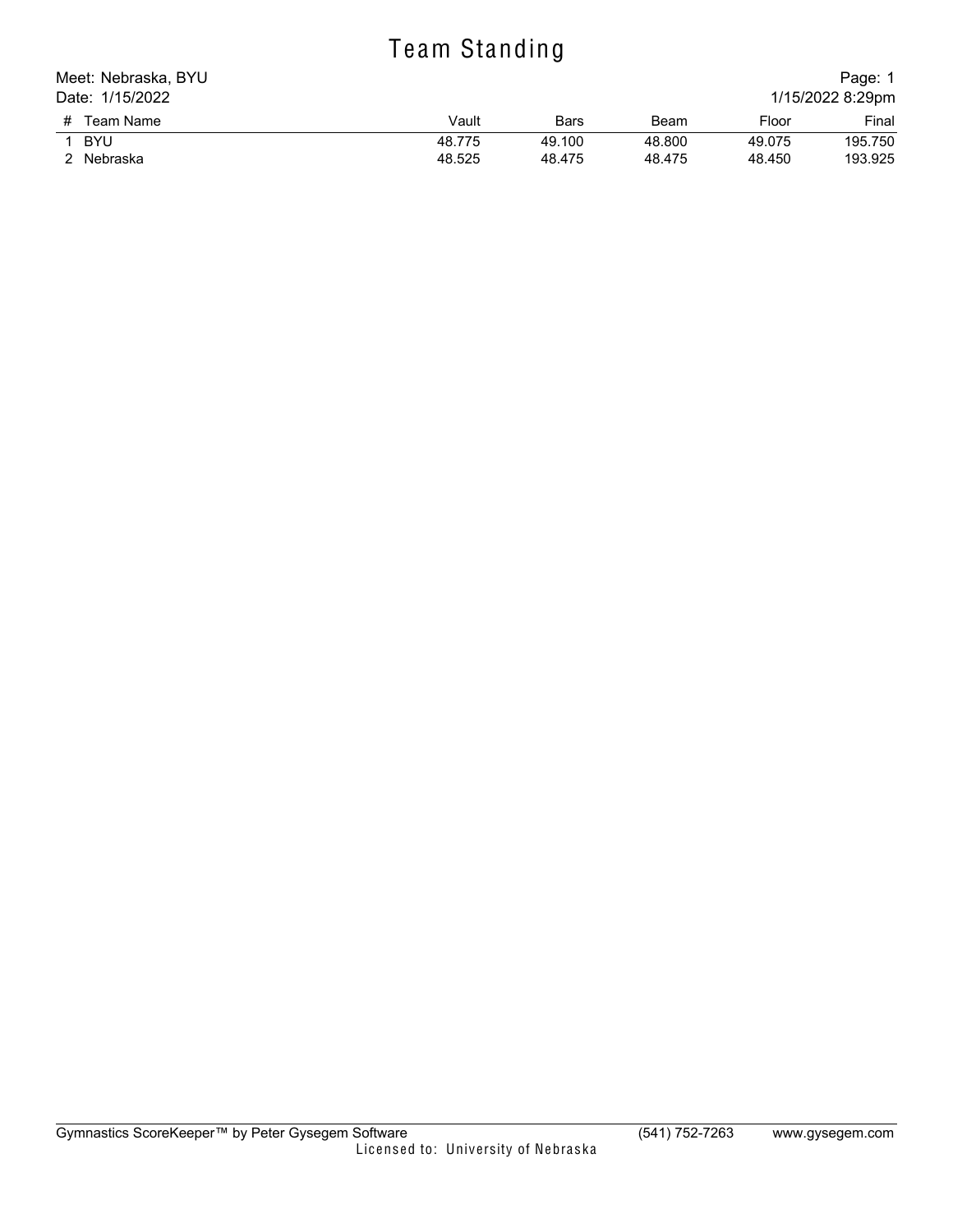## All-Around Results

| Meet: Nebraska, BYU                 |  |                         |            |       |       |       |       | Page: 1 |  |  |
|-------------------------------------|--|-------------------------|------------|-------|-------|-------|-------|---------|--|--|
| Date: 1/15/2022<br>1/15/2022 8:30pm |  |                         |            |       |       |       |       |         |  |  |
|                                     |  | Place Num HTR* Name     | ⊺eam       | Vault | Bars  | Beam  | Floor | Score   |  |  |
| 147                                 |  | Sadie Miner-Van Tassell | <b>BYU</b> | 9.825 | 9.800 | 9.850 | 9.850 | 39.325  |  |  |
| 114                                 |  | Emma Spence             | <b>NEB</b> | 9.700 | 9.850 | 9.725 | 9.775 | 39.050  |  |  |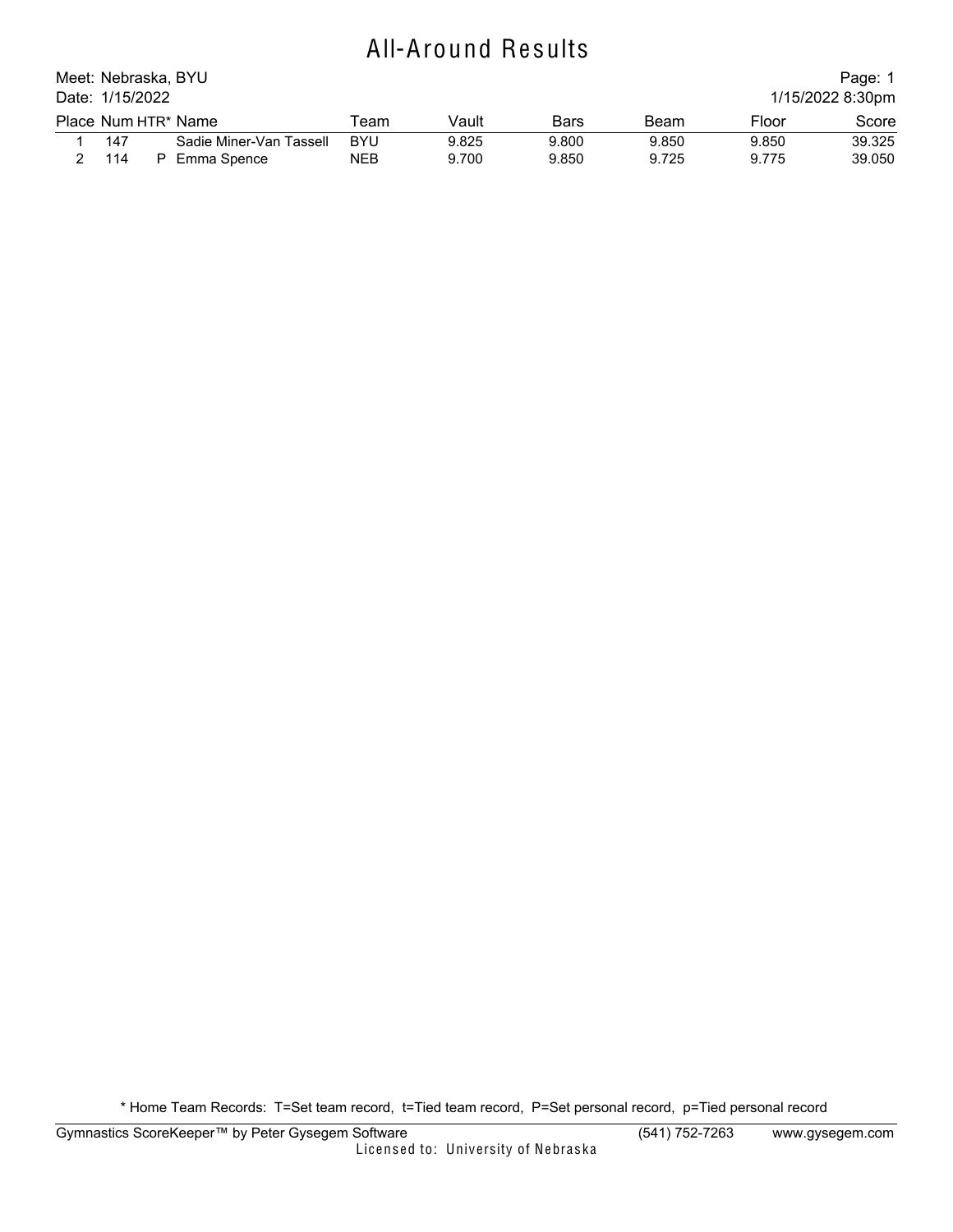### Individual Results on Vault

Meet: Nebraska, BYU Date: 1/15/2022

Page: 1 1/15/2022 8:29pm

|     |    |                         | Team Name              | Score |
|-----|----|-------------------------|------------------------|-------|
| 147 |    | Sadie Miner-Van Tassell | <b>BYU</b>             | 9.825 |
| 103 |    | <b>Kinsey Davis</b>     | Nebraska               | 9.800 |
| 134 |    | Sydney Benson           | <b>BYU</b>             | 9.800 |
| 151 |    | Elease Rollins          | <b>BYU</b>             | 9.775 |
| 110 |    | Kylie Piringer          | Nebraska               | 9.750 |
| 114 | P. | Emma Spence             | Nebraska               | 9.700 |
| 136 |    | Sophie Dudley           | <b>BYU</b>             | 9.700 |
| 102 |    | Makayla Curtis          | Nebraska               | 9.675 |
| 149 |    | <b>Haley Pitou</b>      | <b>BYU</b>             | 9.675 |
| 143 |    | Allix Mason             | <b>BYU</b>             | 9.650 |
| 107 |    | Ayzhia Hall             | Nebraska               | 9.600 |
|     |    |                         | Place Number HTR* Name |       |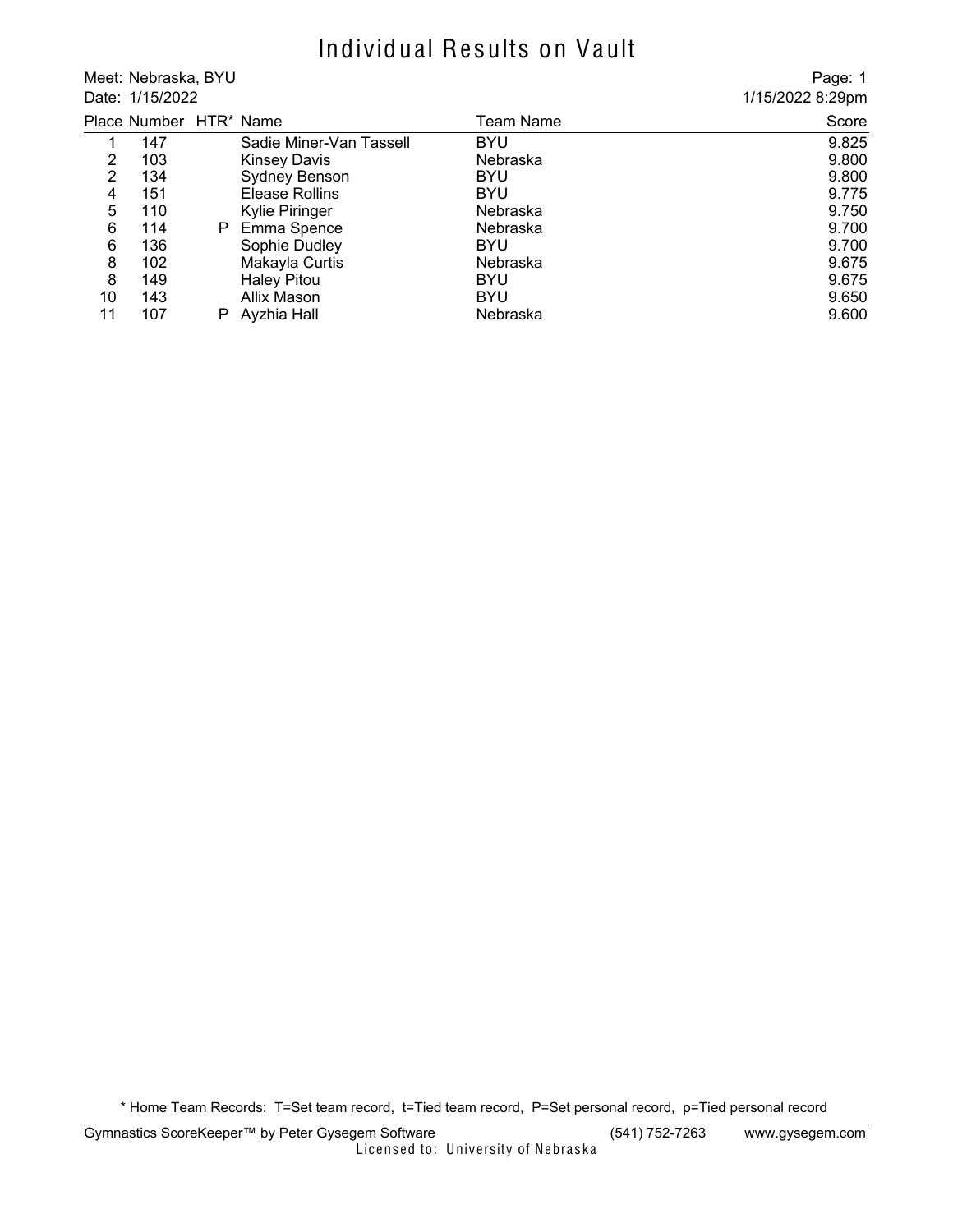#### Individual Results on Uneven Parallel Bars

Meet: Nebraska, BYU Date: 1/15/2022

Page: 1 1/15/2022 8:29pm

|    | Place Number HTR* Name |    |                         | Team Name  | Score |
|----|------------------------|----|-------------------------|------------|-------|
|    | 103                    | P. | <b>Kinsey Davis</b>     | Nebraska   | 9.900 |
| 2  | 114                    |    | P Emma Spence           | Nebraska   | 9.850 |
| 2  | 130                    |    | Anyssa Alvarado         | <b>BYU</b> | 9.850 |
| 2  | 133                    |    | Abby Beeston            | <b>BYU</b> | 9.850 |
| 5  | 149                    |    | <b>Haley Pitou</b>      | <b>BYU</b> | 9.825 |
| 6  | 100                    |    | Clara Colombo           | Nebraska   | 9.800 |
| 6  | 147                    |    | Sadie Miner-Van Tassell | <b>BYU</b> | 9.800 |
| 8  | 140                    |    | <b>Lindsey Hunter</b>   | <b>BYU</b> | 9.775 |
| 9  | 115                    |    | Kathryn Thaler          | Nebraska   | 9.725 |
| 10 | 131                    |    | Sarah Barron            | <b>BYU</b> | 9.225 |
| 11 | 106                    | P  | Genesis Gibson          | Nebraska   | 9.200 |
| 12 | 113                    |    | Emma Simpton            | Nebraska   | 8.125 |
|    |                        |    |                         |            |       |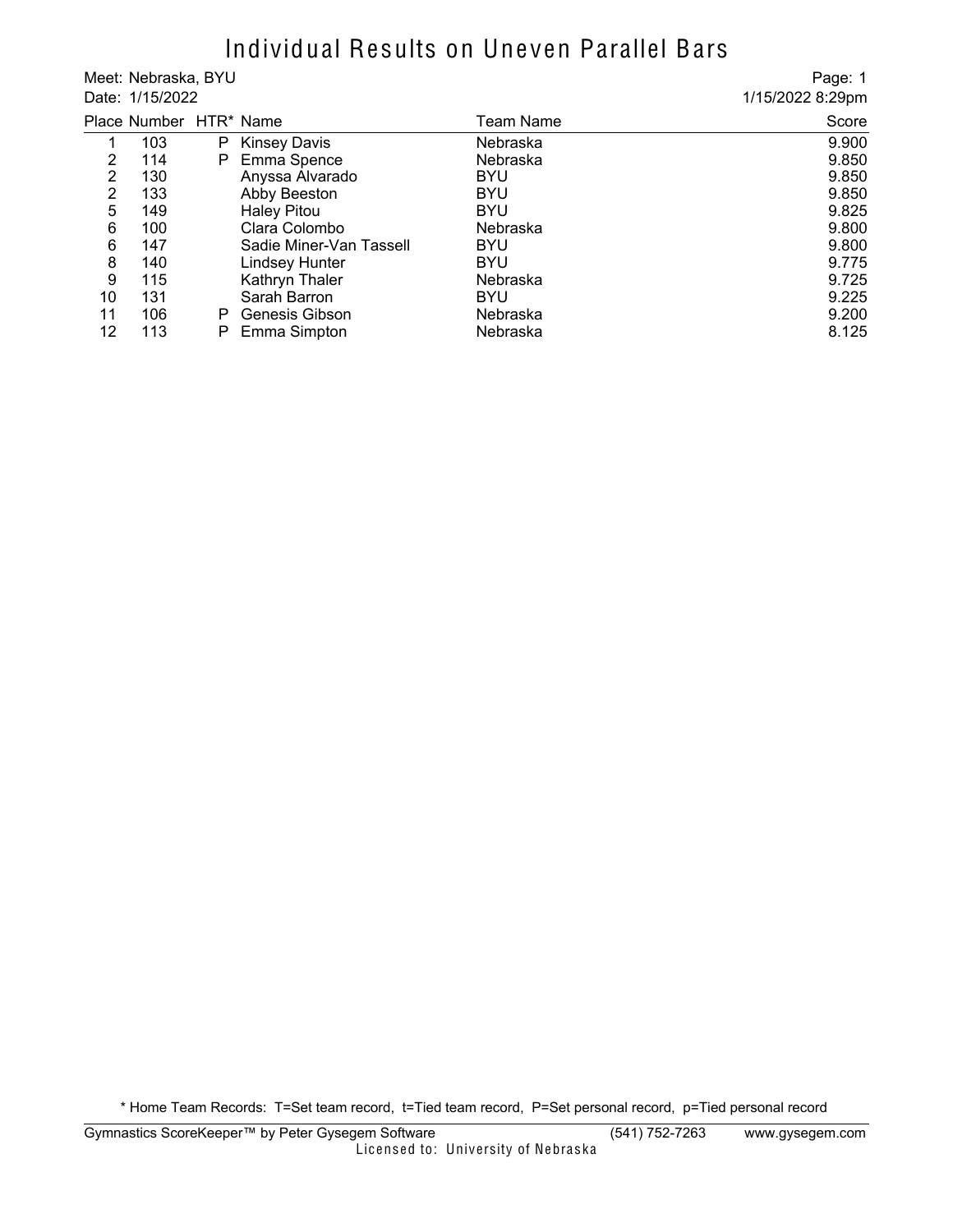## Individual Results on Balance Beam

Meet: Nebraska, BYU Date: 1/15/2022

Page: 1 1/15/2022 8:29pm

|                   | Place Number HTR* Name |    |                         | Team Name  | Score |
|-------------------|------------------------|----|-------------------------|------------|-------|
|                   | 147                    |    | Sadie Miner-Van Tassell | <b>BYU</b> | 9.850 |
| 2                 | 107                    | P. | Ayzhia Hall             | Nebraska   | 9.775 |
| 2                 | 148                    |    | Lauren Ono              | <b>BYU</b> | 9.775 |
| 4                 | 149                    |    | <b>Haley Pitou</b>      | <b>BYU</b> | 9.750 |
| 5                 | 114                    | P. | Emma Spence             | Nebraska   | 9.725 |
| 5                 | 115                    |    | Kathryn Thaler          | Nebraska   | 9.725 |
| 5                 | 151                    |    | Elease Rollins          | <b>BYU</b> | 9.725 |
| 8                 | 146                    |    | Eliza Millar            | <b>BYU</b> | 9.700 |
| 9                 | 145                    |    | Sophia McClelland       | <b>BYU</b> | 9.675 |
| 10                | 100                    | P. | Clara Colombo           | Nebraska   | 9.625 |
| 10                | 103                    |    | <b>Kinsey Davis</b>     | Nebraska   | 9.625 |
| $12 \overline{ }$ | 102                    |    | Makayla Curtis          | Nebraska   | 9.275 |
|                   |                        |    |                         |            |       |